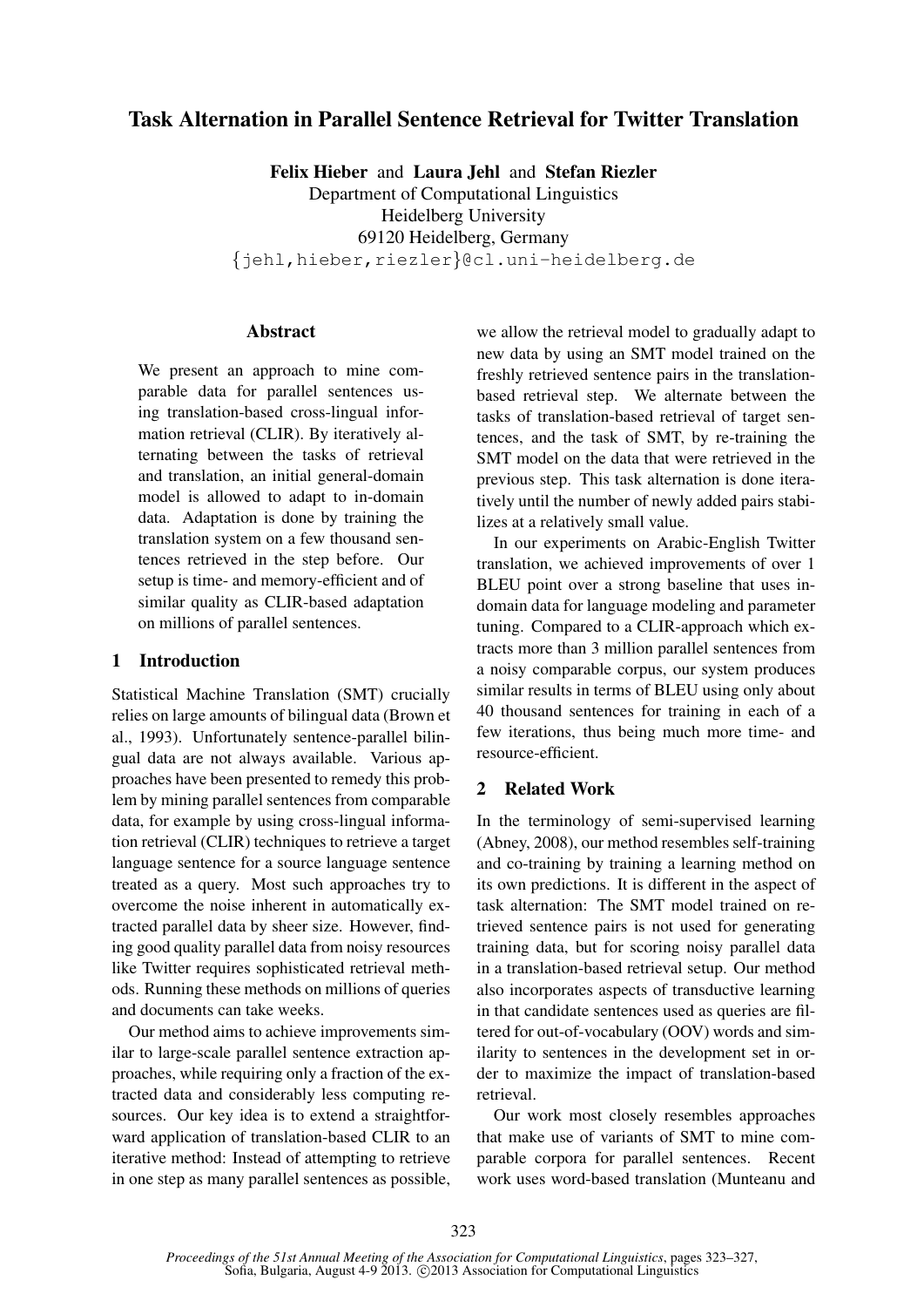Marcu, 2005; Munteanu and Marcu, 2006), fullsentence translation (Abdul-Rauf and Schwenk, 2009; Uszkoreit et al., 2010), or a sophisticated interpolation of word-based and contextual translation of full sentences (Snover et al., 2008; Jehl et al., 2012; Ture and Lin, 2012) to project source language sentences into the target language for retrieval. The novel aspect of task alternation introduced in this paper can be applied to all approaches incorporating SMT for sentence retrieval from comparable data.

For our baseline system we use in-domain language models (Bertoldi and Federico, 2009) and meta-parameter tuning on in-domain development sets (Koehn and Schroeder, 2007).

## 3 CLIR for Parallel Sentence Retrieval

# 3.1 Context-Sensitive Translation for CLIR

Our CLIR model extends the translation-based retrieval model of Xu et al. (2001). While translation options in this approach are given by a lexical translation table, we also select translation options estimated from the decoder's n-best list for translating a particular query. The central idea is to let the language model choose fluent, context-aware translations for each query term during decoding.

For mapping source language query terms to target language query terms, we follow Ture et al. (2012a; 2012). Given a source language query  $Q$  with query terms  $q_i$ , we project it into the target language by representing each source token  $q_i$ by its probabilistically weighted translations. The score of target document  $D$ , given source language query Q, is computed by calculating the Okapi BM25 rank (Robertson et al., 1998) over projected term frequency and document frequency weights as follows:

$$
score(D|Q) = \sum_{j=1}^{|Q|} bm25(tf(q_j, D), df(q_j))
$$

$$
tf(q, D) = \sum_{i=1}^{|T_q|} tf(t_i, D)P(t_i|q)
$$

$$
df(q) = \sum_{i=1}^{|T_q|} df(t_i)P(t_i|q)
$$

where  $T_q = \{t | P(t|q) > L\}$  is the set of translation options for query term  $q$  with probability greater than L. Following Ture et al. (2012a; 2012) we impose a cumulative threshold  $C$ , so that only the most probable options are added until C is reached.

Like Ture et al. (2012a; 2012) we achieved best retrieval performance when translation probabilities are calculated as an interpolation between (context-free) lexical translation probabilities  $P_{lex}$ estimated on symmetrized word alignments, and (context-aware) translation probabilities  $P_{nbest}$  estimated on the n-best list of an SMT decoder:

$$
P(t|q) = \lambda P_{nbest}(t|q) + (1 - \lambda)P_{lex}(t|q)
$$
 (1)

 $P_{nbest}(t|q)$  is the decoder's confidence to translate  $q$  into  $t$  within the context of query  $Q$ . Let  $a_k(t, q)$  be a function indicating an alignment of target term  $t$  to source term  $q$  in the  $k$ -th derivation of query Q. Then we can estimate  $P_{nbest}(t|q)$ as follows:

$$
P_{nbest}(t|q) = \frac{\sum_{k=1}^{n} a_k(t,q) \mathcal{D}(k,Q)}{\sum_{k=1}^{n} a_k(\cdot,q) \mathcal{D}(k,Q)} \tag{2}
$$

 $\mathcal{D}(k, Q)$  is the model score of the k-th derivation in the n-best list for query Q.

In our work, we use hierarchical phrase-based translation (Chiang, 2007), as implemented in the cdec framework (Dyer et al., 2010). This allows us to extract word alignments between source and target text for Q from the SCFG rules used in the derivation. The concept of self-translation is covered by the decoder's ability to use pass-through rules if words or phrases cannot be translated.

### 3.2 Task Alternation in CLIR

The key idea of our approach is to iteratively alternate between the tasks of retrieval and translation for efficient mining of parallel sentences. We allow the initial general-domain CLIR model to adapt to in-domain data over multiple iterations. Since our set of in-domain queries was small (see 4.2), we trained an adapted SMT model on the concatenation of general-domain sentences and in-domain sentences retrieved in the step before, rather than working with separate models.

Algorithm 1 shows the iterative task alternation procedure. In terms of semi-supervised learning, we can view algorithm 1 as non-persistent as we do not keep labels/pairs from previous iterations. We have tried different variations of label persistency but did not find any improvements. A similar effect of preventing the SMT model to "forget" general-domain knowledge across iterations is achieved by mixing models from current and previous iterations. This is accomplished in two ways: First, by linearly interpolating the translation option weights  $P(t|q)$  from the current and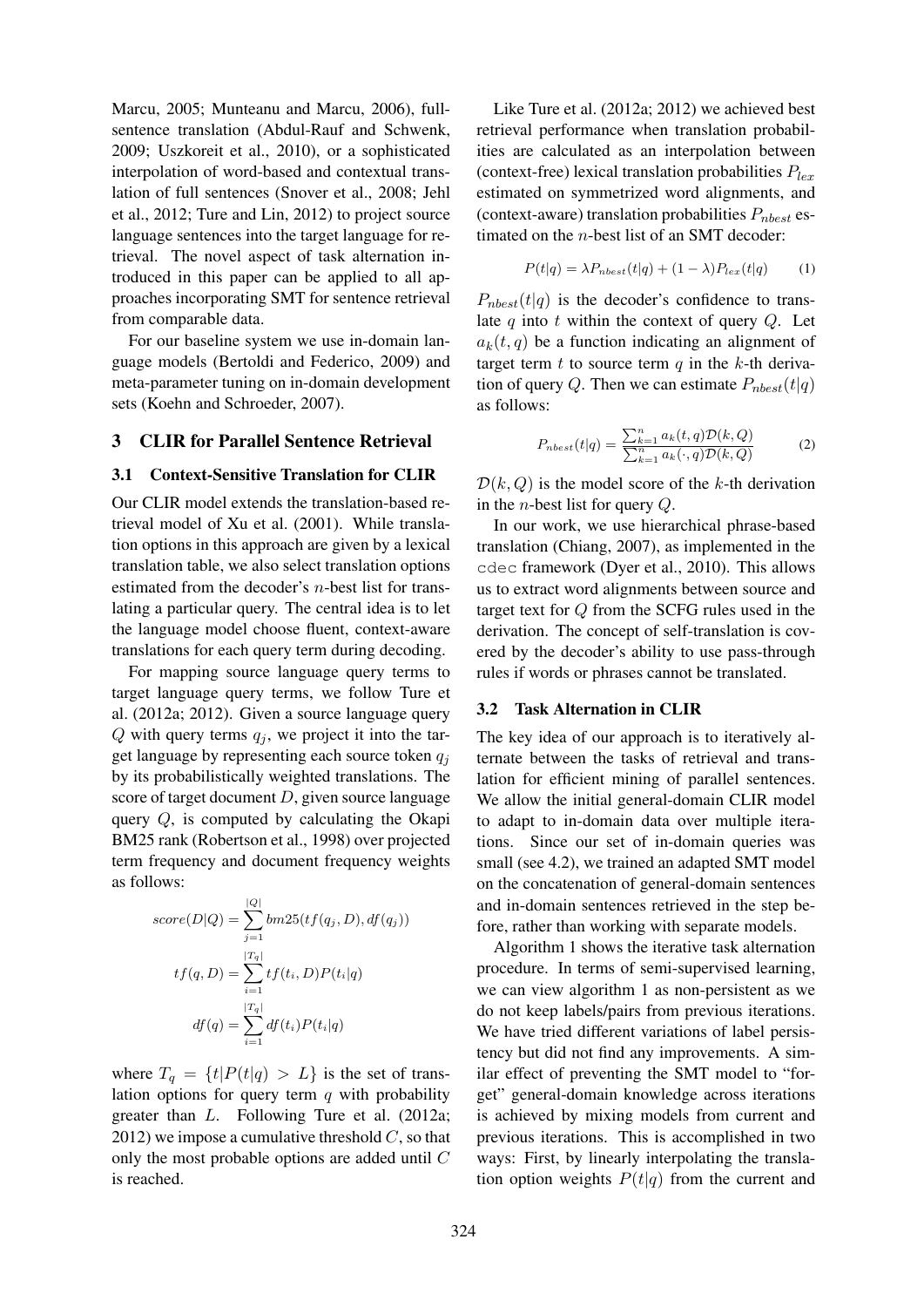#### Algorithm 1 Task Alternation

**Require:** source language Tweets  $Q_{src}$ , target language Tweets  $D_{trq}$ , general-domain parallel sentences  $S_{gen}$ , general-domain SMT model  $M_{gen}$ , interpolation parameter  $\theta$ 

**procedure** TASK-ALTERNATION( $Q_{src}$ ,  $D_{trq}$ ,  $S_{gen}$ ,  $M_{gen}$ ,  $\theta$ )  $t \leftarrow 1$ while true do  $S_{in} \leftarrow \emptyset$  . Start with empty parallel in-domain sentences if  $t == 1$  then  $M_{cli}^{(t)}$ else  $M_{clir}^{(t)} \leftarrow \theta M_{smt}^{(t-1)} + (1-\theta)M_{smt}^{(t)}$ end if  $S_{in} \leftarrow \text{CLIR}(Q_{src}, D_{trq}, M_{clir}^{(t)})$  $M_{smt}^{(t+1)}$  $t \leftarrow t + 1$ end while end procedure

|                                                           | BLEU (test)             | # of in-domain sents    |
|-----------------------------------------------------------|-------------------------|-------------------------|
| Standard DA<br><b>Full-scale CLIR</b><br>Task alternation | 14.05<br>14.97<br>15.31 | 3.198.913<br>$\sim$ 40k |

Table 1: Standard Domain Adaptation with in-domain LM and tuning; Full-scale CLIR yielding over 3M in-domain parallel sentences; Task alternation ( $\theta = 0.1$ , iteration 7) using ∼40k parallel sentences per iteration.

previous model with interpolation parameter  $\theta$ . Second, by always using  $P_{lex}(t|q)$  weights estimated from word alignments on  $S_{gen}$ .

We experimented with different ways of using the ranked retrieval results for each query and found that taking just the highest ranked document yielded the best results. This returns one pair of parallel Twitter messages per query, which are then used as additional training data for the SMT model in each iteration.

#### 4 Experiments

#### 4.1 Data

We trained the general domain model  $M_{gen}$  on data from the NIST evaluation campaign, including UN reports, newswire, broadcast news and blogs. Since we were interested in relative improvements rather than absolute performance, we sampled 1 million parallel sentences  $S_{gen}$  from the originally over 5.8 million parallel sentences.

We used a large corpus of Twitter messages, originally created by Jehl et al. (2012), as comparable in-domain data. Language identification was carried out with an off-the-shelf tool (Lui and Baldwin, 2012). We kept only Tweets classified as Arabic or English with over 95% confidence. After removing duplicates, we obtained 5.5 mil-

clir ← Mgen . Start with general-domain SMT model for CLIR

 $\triangleright$  Use mixture of previous and current SMT model for CLIR

 $\triangleright$  Retrieve top 1 target language Tweets for each source language query ⊳ Train SMT model on general-domain and retrieved in-domain data

> lion Arabic Tweets and 3.7 million English Tweets  $(D_{trq})$ . Jehl et al. (2012) also supply a set of 1,022 Arabic Tweets with 3 English translations each for evaluation purposes, which was created by crowdsourcing translation on Amazon Mechanical Turk. We randomly split the parallel sentences into 511 sentences for development and 511 sentences for testing. All URLs and user names in Tweets were replaced by common placeholders. Hashtags were kept, since they might be helpful in the retrieval step. Since the evaluation data do not contain any hashtags, URLs or user names, we apply a postprocessing step after decoding in which we remove those tokens.

#### 4.2 Transductive Setup

Our method can be considered transductive in two ways. First, all Twitter data were collected by keyword-based crawling. Therefore, we can expect a topical similarity between development, test and training data. Second, since our setup aims for speed, we created a small set of queries  $Q_{src}$ , consisting of the source side of the evaluation data and similar Tweets. Similarity was defined by two criteria: First, we ranked all Arabic Tweets with respect to their term overlap with the development and test Tweets. Smoothed per-sentence BLEU (Lin and Och, 2004) was used as a similarity metric. OOV-coverage served as a second criterion to remedy the problem of unknown words in Twitter translation. We first created a general list of all OOVs in the evaluation data under  $M_{gen}$ (3,069 out of 7,641 types). For each of the top 100 BLEU-ranked Tweets, we counted OOV-coverage with respect to the corresponding source Tweet and the general OOV list. We only kept Tweets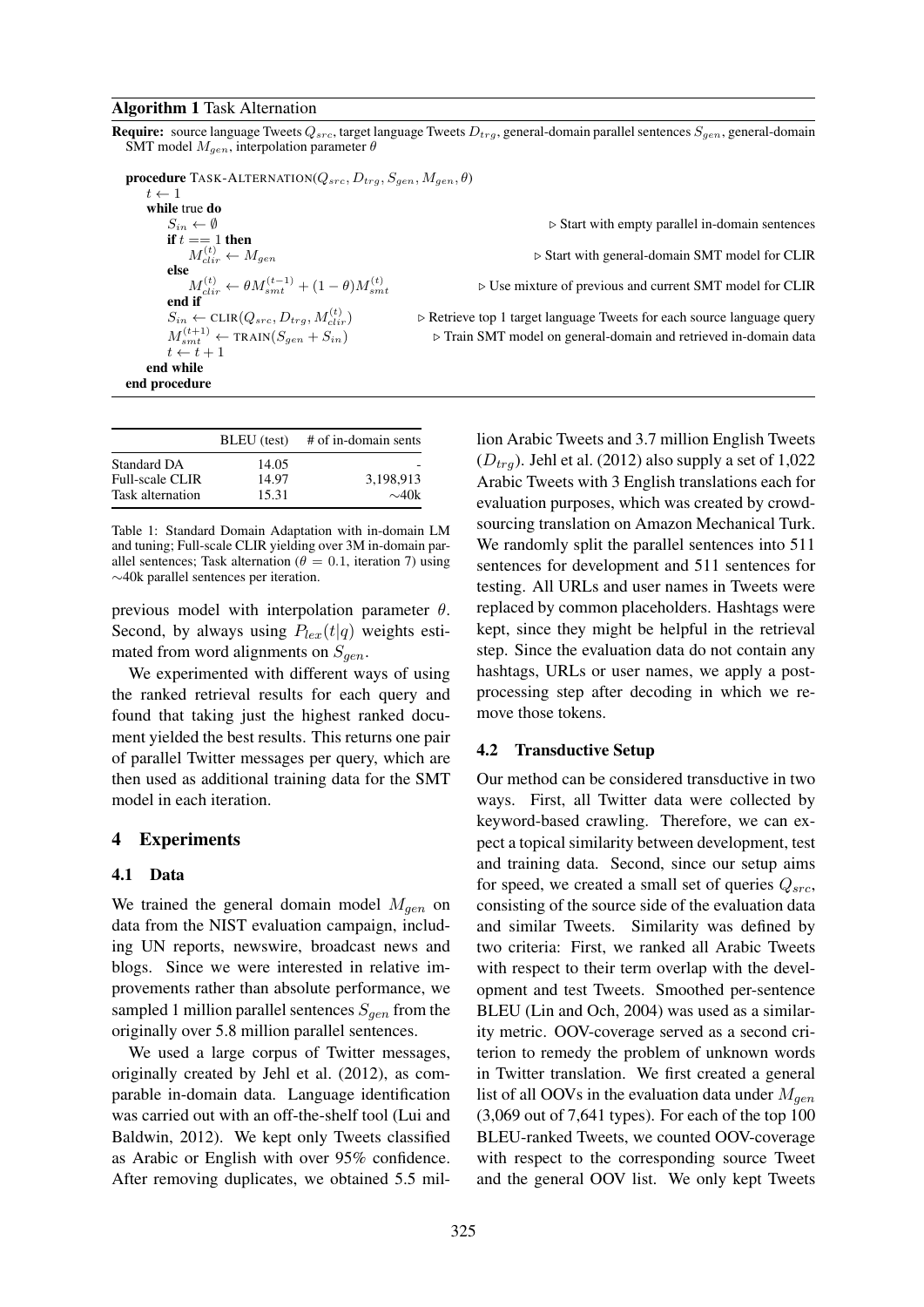

Figure 1: Learning curves for varying  $\theta$  parameters. (a) BLEU scores and (b) number of new pairs added per iteration.

containing at least one OOV term from the corresponding source Tweet and two OOV terms from the general list, resulting in 65,643 Arabic queries covering 86% of all OOVs. Our query set  $Q_{src}$ performed better (14.76 BLEU) after one iteration than a similar-sized set of random queries (13.39).

### 4.3 Experimental Results

We simulated the full-scale retrieval approach by Jehl et al. (2012) with the CLIR model described in section 3. It took 14 days to run 5.5M Arabic queries on 3.7M English documents. In contrast, our iterative approach completed a single iteration in less than 24 hours. $<sup>1</sup>$ </sup>

In the absence of a Twitter data set for retrieval, we selected the parameters  $\lambda = 0.6$  (eq.1),  $L = 0.005$  and  $C = 0.95$  in a mate-finding task on Wikipedia data. The n-best list size for  $P_{nbest}(t|q)$  was 1000. All SMT models included a 5-gram language model built from the English side of the NIST data plus the English side of the Twitter corpus  $D_{tra}$ . Word alignments were created using GIZA++ (Och and Ney, 2003). Rule extraction and parameter tuning (MERT) was carried out with cdec, using standard features. We ran MERT 5 times per iteration, carrying over the weights which achieved median performance on the development set to the next iteration.

Table 1 reports median BLEU scores on test of our standard adaptation baseline, the full-scale retrieval approach and the best result from our task alternation systems. Approximate randomization tests (Noreen, 1989; Riezler and Maxwell, 2005) showed that improvements of full-scale retrieval and task alternation over the baseline were statistically significant. Differences between full-scale retrieval and task alternation were not significant.<sup>2</sup>

Figure 1 illustrates the impact of  $\theta$ , which controls the importance of the previous model compared to the current one, on median BLEU (a) and change of  $S_{in}$  (b) over iterations. For all  $\theta$ , few iterations suffice to reach or surpass full-scale retrieval performance. Yet, no run achieved good performance after one iteration, showing that the transductive setup must be combined with task alternation to be effective. While we see fluctuations in BLEU for all  $\theta$ -values,  $\theta = 0.1$  achieves high scores faster and more consistently, pointing towards selecting a bolder updating strategy. This is also supported by plot (b), which indicates that choosing  $\theta = 0.1$  leads to faster stabilization in the pairs added per iteration  $(S_{in})$ . We used this stabilization as a stopping criterion.

#### 5 Conclusion

We presented a method that makes translationbased CLIR feasible for mining parallel sentences from large amounts of comparable data. The key of our approach is a translation-based high-quality retrieval model which gradually adapts to the target domain by iteratively re-training the underlying SMT model on a few thousand parallel sentences retrieved in the step before. The number of new pairs added per iteration stabilizes to a few thousand after 7 iterations, yielding an SMT model that improves 0.35 BLEU points over a model trained on millions of retrieved pairs.

<sup>&</sup>lt;sup>1</sup>Retrieval was done in 4 batches on a Hadoop cluster using 190 mappers at once.

 $2$ Note that our full-scale results are not directly comparable to those of Jehl et al. (2012) since our setup uses less than one fifth of the NIST data, a different decoder, a new CLIR approach, and a different development and test split.